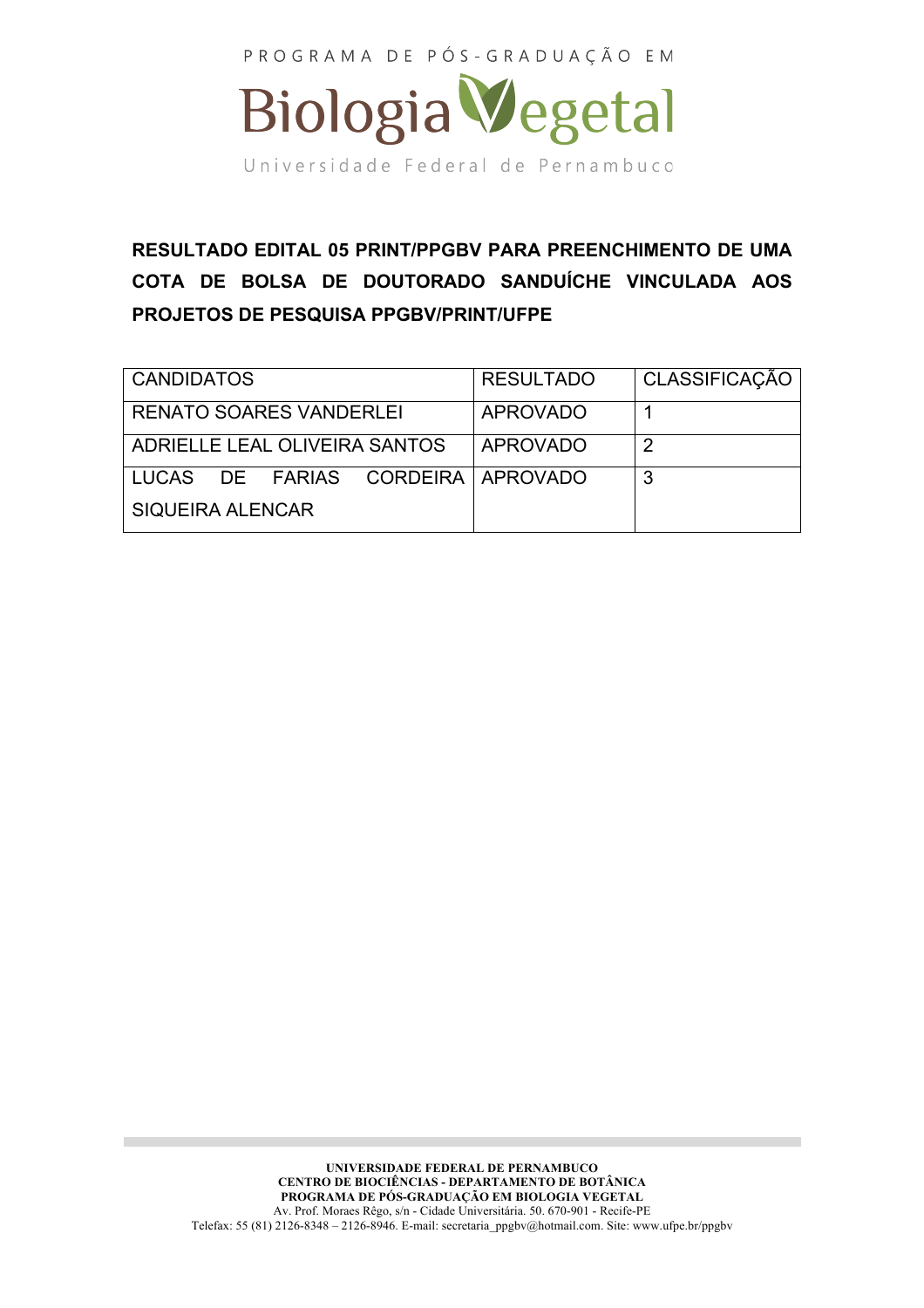

**RESULTADO DA SELEÇÃO INTERNA DO PRINT-PPGBV PARA CANDIDATURAS A BOLSA DE DOUTORADO SANDUÍCHE NO EDITAL 07/2022 PRINT/PROPG**

| <b>CANDIDATOS</b>                 | <b>RESULTADO</b> | CLASSIFICAÇÃO |
|-----------------------------------|------------------|---------------|
| ADRIELLE LEAL OLIVEIRA SANTOS     | <b>APROVADO</b>  |               |
| <b>RENATO SOARES VANDERLEI</b>    | <b>APROVADO</b>  | 2             |
| LUCAS DE FARIAS CORDEIRA APROVADO |                  | 3             |
| <b>SIQUEIRA ALENCAR</b>           |                  |               |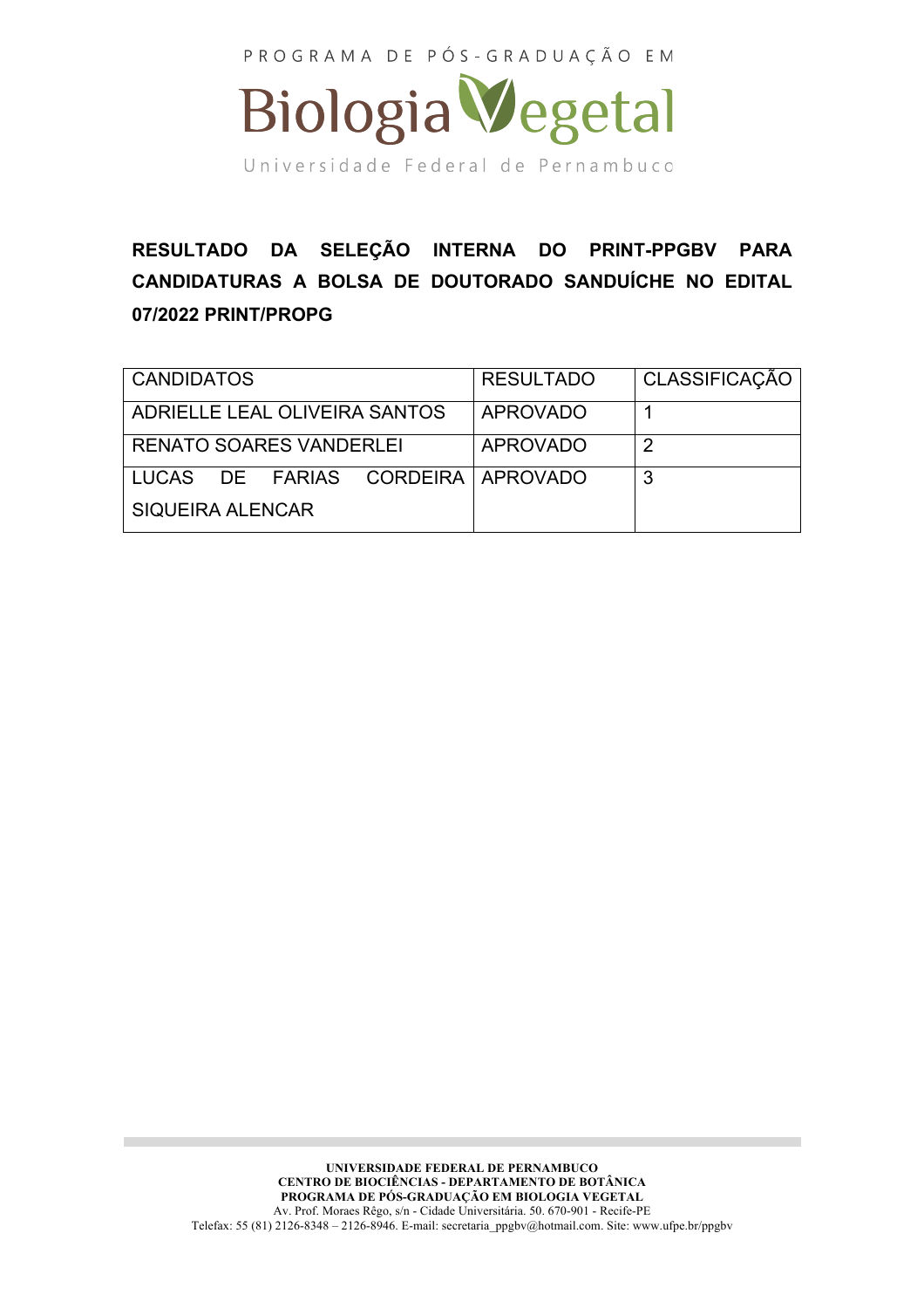

## **RESULTADO DA SELEÇÃO INTERNA DO PRINT-PPGBV PARA CANDIDATURAS A BOLSA NO PAÍS DE PROFESSOR VISITANTE NO EDITAL 08/2022 PRINT/PROPG**

| <b>CANDIDATOS</b>         | <b>RESULTADO</b> | CLASSIFICAÇÃO |
|---------------------------|------------------|---------------|
| MAGDALENA VAIO SCVORTZOFF | APROVADO         |               |